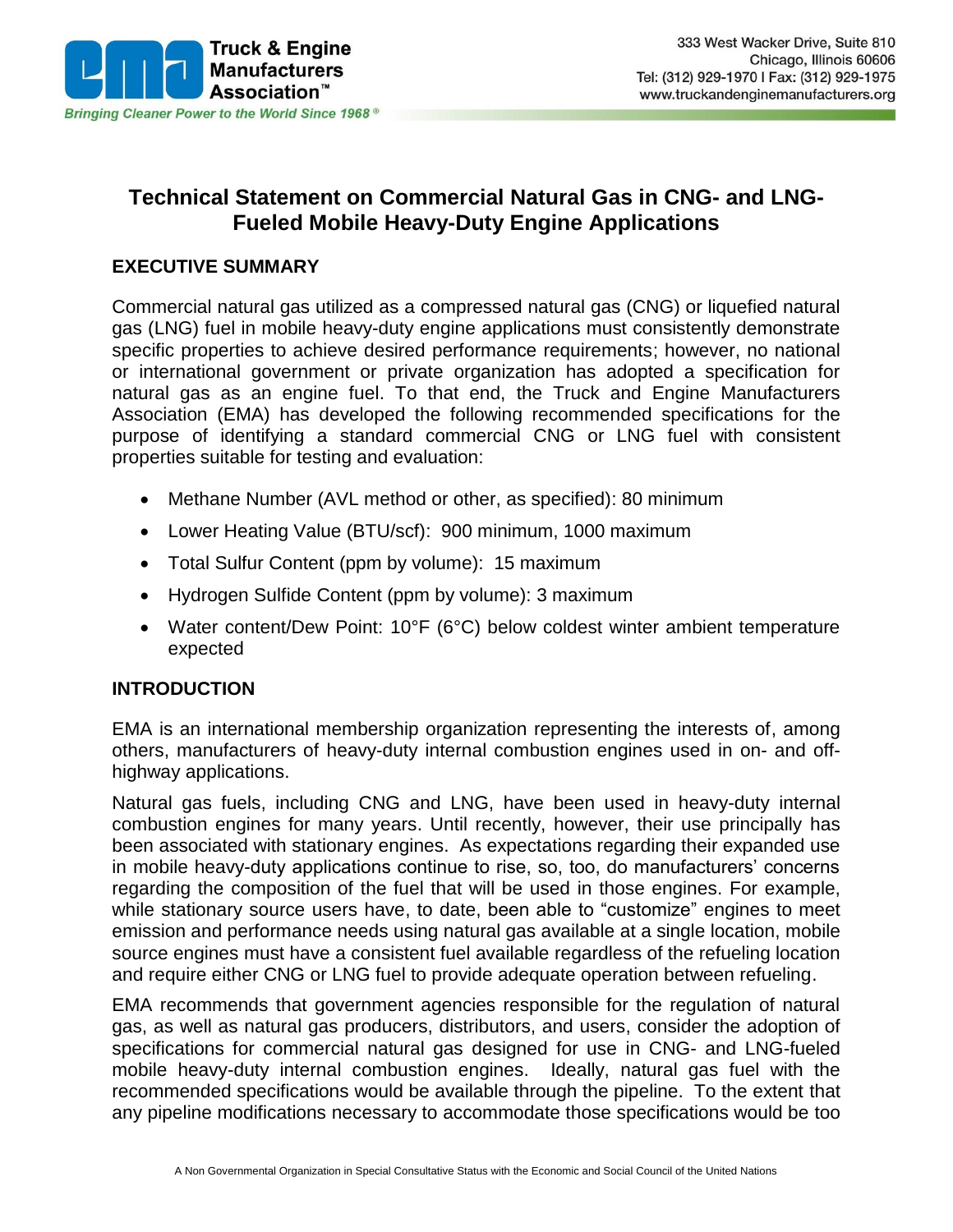costly, the fuel should be made available at compression or liquefaction facilities throughout the nation.

### **CONSIDERATIONS IN THE DEVELOPMENT OF NATURAL GAS SPECIFICATIONS**

Natural gas is a naturally occurring gas mixture consisting primarily of methane, combined with other hydrocarbons, carbon dioxide, nitrogen and hydrogen sulfide. It is an energy source used widely for heating, cooking, and electricity generation and, to a much more limited extent, as a fuel for engines and vehicles.

Raw natural gas must undergo processing to remove impurities, including water, to meet the specifications of a marketable fuel. The by-products of such processing include ethane, propane, butanes, pentanes, and higher molecular weight hydrocarbons; hydrogen sulfide (which may be converted into pure sulfur); carbon dioxide; water vapor; and sometimes helium and nitrogen.

The United States Environmental Protection Agency has adopted specifications for natural gas as a certification test fuel. See, 40 CFR Part 86.113 and 40 CFR Part 1065.715. No national or international government or private organization, however, has adopted a specification for natural gas utilized as a CNG or LNG engine fuel. The only known U.S. specification for such fuel is set forth in Title 13 Section 2292.5 of the California Code of Regulations.

Specifications for pipeline natural gas designed for use in internal combustion engine applications typically are different from natural gas properties defined by regional utility gas companies and gas interchange pipeline requirements, as well as those associated with other gas sources, such as landfill gas, digester gas, and wellhead gas.

When used in mobile heavy-duty internal combustion engines, natural gas must meet criteria designed to provide the engine with acceptable power, performance, durability, and exhaust emission levels. Those criteria remain consistent regardless of the state of the fuel *i.e.,* gaseous, compressed (as CNG), or liquefied (as LNG). It is critically important that minimum acceptable specifications for commercial natural gas used as a CNG or LNG fuel in mobile heavy-duty engines (for purposes of this Statement defined as "Standard Natural Gas") be defined. The following factors should be taken into consideration when determining Standard Natural Gas specifications.

#### *Engine Operation, Performance, and Durability*

Two distinctly different heavy-duty internal combustion engine systems use Standard Natural Gas as a fuel: premixed combustion systems and diffusion combustion systems. Thus, any specifications adopted for Standard Natural Gas must address the needs of both systems.

In premixed combustion systems, gaseous fuel is present in the combustion chamber before combustion is initiated at the desired point in the engine cycle by either an electric spark (in spark-ignition engines) or injection of a second fuel (in dual fueled engines). Such systems use "Methane Number" to indicate the propensity of the premixed fuel to ignite spontaneously before the intended and desired initiation of combustion. If the controlled initiation of combustion is lost to a spontaneous process,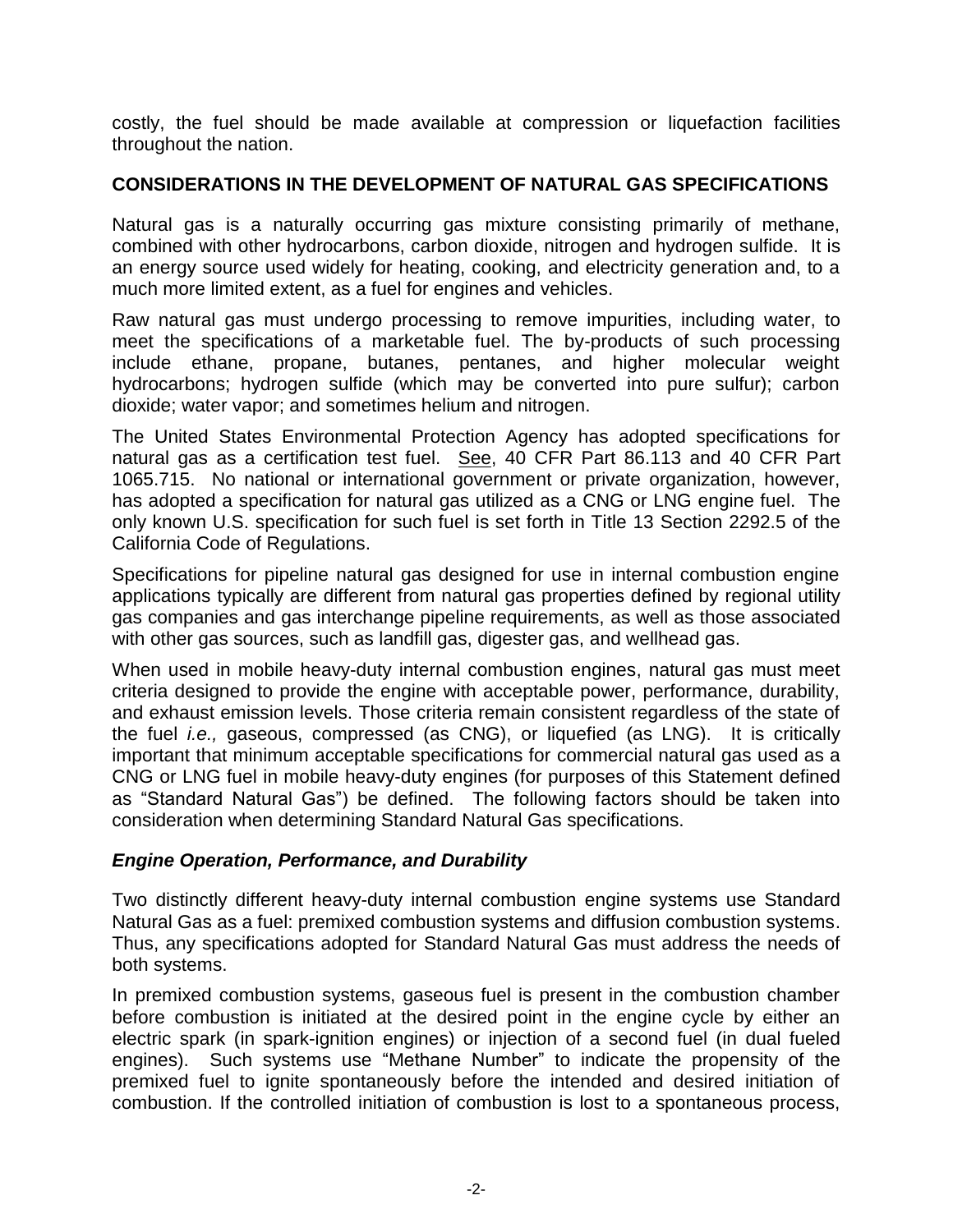severe engine damage can result. Thus, for premixed engines, maintenance of an appropriate minimum Methane Number is critical to engine durability.

Diffusion combustion engines inject natural gas directly into the engine's combustion chamber under high pressure at a point in the engine cycle when immediate initiation of combustion is desired.

The fuel metering systems for CNG- or LNG-fueled heavy-duty internal combustion engines vary widely in design both between and within the above described combustion systems. Nevertheless, they all must respond to engine demand and deliver the appropriate amount of fuel to provide the required power at operating conditions. That "appropriate amount" of fuel is determined not only by the volume of fuel delivered, but also by the energy content of the fuel.

The heating value of a gas is a direct measure of the fuel's energy content per volume or mass. There are two heating value measurements: higher heating value (HHV) (otherwise known as the gross heating value (GHV)) and lower heating value (LHV) (otherwise known as net heating value (NHV)). Heating values differ based on the condensation of water. Engine combustion does not benefit from the energy content associated with the condensation of water.

The heating value of the fuel must be maintained within designated limits or the fuel system will either be incapable of delivering enough fuel (in the case of a fuel with a low LHV) or it will not have proper resolution to control the low flows needed at low power and idle (in the case of high LHV). In addition, many engines have no ability to sense the heating value of the fuel, so a change in heating value will affect the power output, possibly damaging the engine or power system if the LHV is too high.

An alternative measure of energy content available in natural gas is the Wobbe Index. Similar to LHV and HHV, the Wobbe Index can be expressed as either net or gross; whereby the Net Wobbe Index is determined by the LHV normalized by the square root of the gas specific gravity, and the Gross Wobbe Index is determined by the HHV normalized by the square root of the gas specific gravity. The Wobbe Index provides a viable comparison of fuels for combustion systems that utilize steady-state flow through an orifice, such as burners, but generally is not as effective for systems with variable flow, such as engines.

Regardless of the combustion system, the hydrogen sulfide content of the fuel must be controlled to prevent damage to internal engine components.

#### *Emission Characteristics*

The engine-out emissions from natural gas fueled internal combustion engines can be as low as those of diesel engines with sophisticated aftertreatment systems; however, precise control of stoichiometric combustion is required to achieve that result. At the same time, engine operation and the related emission characteristics are dependent on the Methane Number and the LHV of the fuel. Therefore, the fuel's Methane Number and LHV must fall within the recommended limits.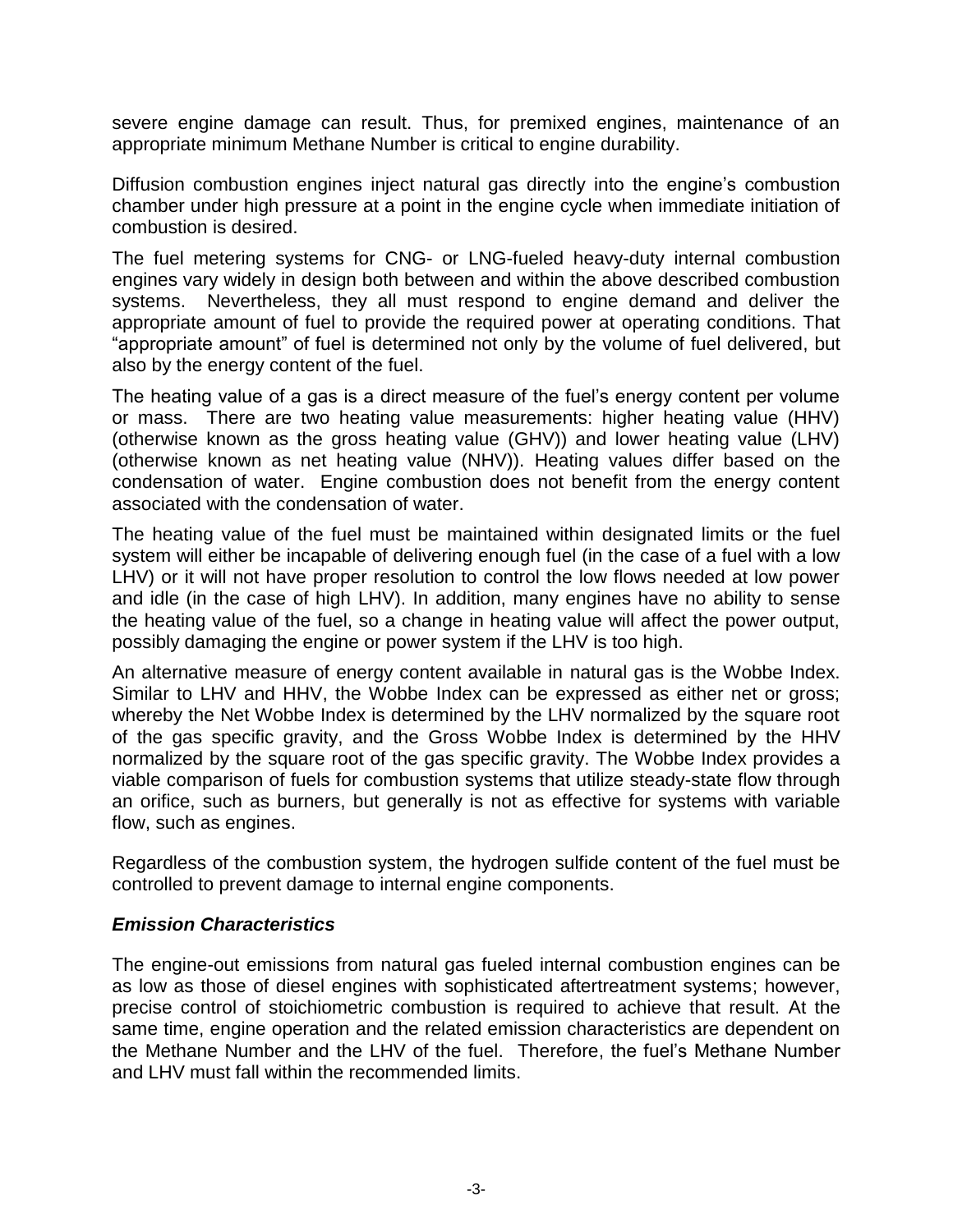Emissions from premixed natural gas fueled internal combustion engines usually show trade-offs between NOx emissions and incomplete combustion emissions (*i.e.*, carbon monoxide (CO) and hydrocarbons (HC)). Emissions from diffusion natural gas fueled internal combustion engines are typically low in CO and HC emissions, with NOx emissions higher than those from premixed natural gas engines but lower than those from conventional diesel engines. Most of those trade-offs, however, are not of sufficient magnitude to eliminate the need for aftertreatment emission control devices.

Regardless of the combustion process and the aftertreatment system utilized for exhaust emission control, the fuel cannot contain species (such as sulfur) that can deactivate the exhaust aftertreatment catalyst. Thus, the sulfur levels of natural gas must be controlled.

### *Storage and Handling*

Natural gas fuel may be stored on a vehicle or piece of equipment either as a pressurized gas (CNG) or as a cryogenic liquid (LNG). CNG and LNG must be handled the same as other pressurized gases or cryogenic liquids. Additional precautions to avoid gas leaks and prevent accumulation of any leaked gas to explosive fuel-air mixtures should be taken.

CNG and LNG fuels can be stored for a significant amount of time without changes in the fuel's properties that would affect its ability to be utilized for use in heavy-duty mobile applications. Storage and handling of natural gas depends greatly on the form of the gas. Specifically, CNG must be stored at ambient temperature and high pressure. LNG must be stored at low temperature and at slightly higher than ambient pressure. The flammability and potential volatility of accumulated gas have led regulators to adopt stringent fuel storage and handling requirements. For example, storage and handling facilities typically include a venting system that diverts gas to a safe atmospheric location in the event of a system component failure.

Transfer of either CNG or LNG from a bulk storage facility to a mobile heavy-duty engine source requires both facility compatibility and operator training. For example, CNG typically is delivered at 3600 psi requiring that the fuel transfer system reliably deliver the fuel at that pressure without leakage. Similarly, LNG is typically delivered at -260 °F (-160 °C) requiring that the fuel transfer equipment maintain its integrity even though it is subject to significant temperature changes between atmospheric and cryogenic levels.

# *Health and Safety*

By itself, natural gas will not ignite. For ignition to occur, an air to gas mixture of between 4 and 14 percent and an ignition source with a temperature of 1100 °F (593) °C) or more are required.

Natural gas has no odor; for safety purposes, however, it is typically treated during processing with a sulfur-containing odorant to make it more easily detectable. Although required, the sulfur content needs to be controlled because of its effect on exhaust aftertreatment catalysts described under "Emission Characteristics" above, and the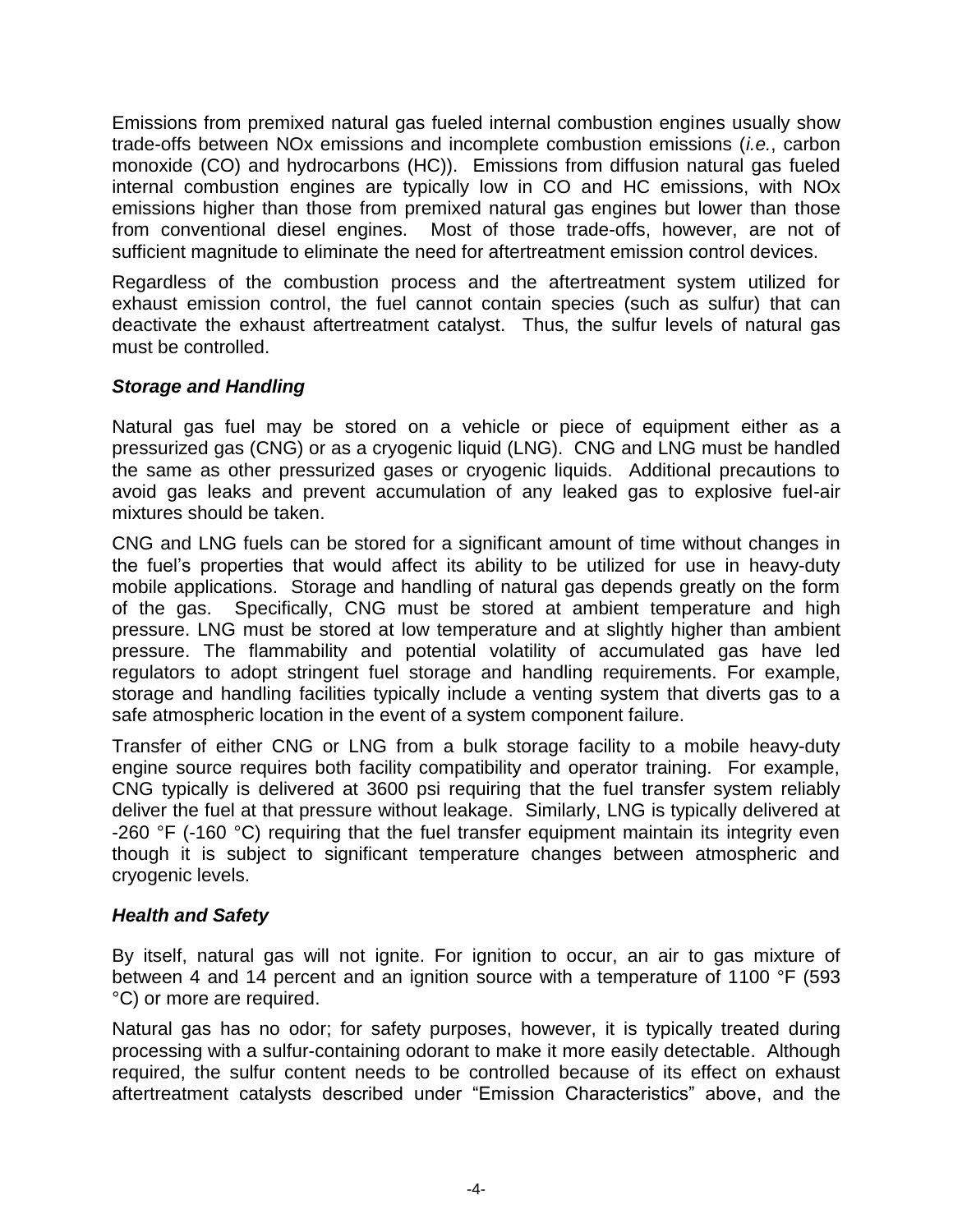hydrogen sulfide levels must be further controlled to prevent damage to other engine components.

Natural gas is not toxic, but it can produce carbon monoxide (CO) if it does not burn completely. Engines operating on CNG or LNG can burn the fuel completely, resulting in very low CO emissions or can operate relatively rich, resulting in incomplete combustion and high CO emission levels. Thus, it is very important that such engines be properly maintained and CO levels monitored, particularly if the gas properties vary over time. In addition, ambient air CO levels should be monitored at refueling stations and in any confined space in which the engine may be operated to avoid the formation of flammable or explosive fuel-air mixtures.

#### *Warranties*

Engine manufacturers are legally required to provide an emissions warranty on their products (which are certified using EPA's natural gas test fuel specification) and, typically, also provide commercial warranties regarding the use of natural gas fuel in their engines. Without a fuel specification that controls the parameters of CNG or LNG that impact engine operation, the fuel used could create warranty liability. Moreover, without an appropriate fuel specification, manufacturers cannot assess and manage warranty liability.

### *Economics*

The cost of natural gas fuels varies depending on the geographic area, gas processing, and other factors. Pipeline natural gas fuel, not subject to specifications, currently is priced lower than petroleum-based diesel fuel on an energy equivalent basis. As noted above, however, Standard Natural Gas must meet recommended properties.

That said, the relative cost of converting an existing fleet to CNG or LNG fuel may be higher than the cost of continuing to utilize diesel fuel because of the major engine, vehicle/equipment, and refueling system changes that are required.

#### **NATURAL GAS SPECIFICATIONS**

In order to design and maintain their engines properly, EMA members and their customers require fuels having consistent properties. Thus, it is critical that Standard Natural Gas meet certain defined specifications when it is dispensed at a refueling location. Engine manufacturers have limited data regarding the use of CNG or LNG fuel with current engine technologies. Thus, EMA has developed its recommended specifications solely for the purpose of identifying a Standard Natural Gas fuel with consistent properties suitable for testing and evaluation. The development and publication of this Technical Statement does not imply or constitute an endorsement for the use of CNG or LNG by EMA or its member companies. The recommended specification is not an approved national fuel standard, and it should not be used as such.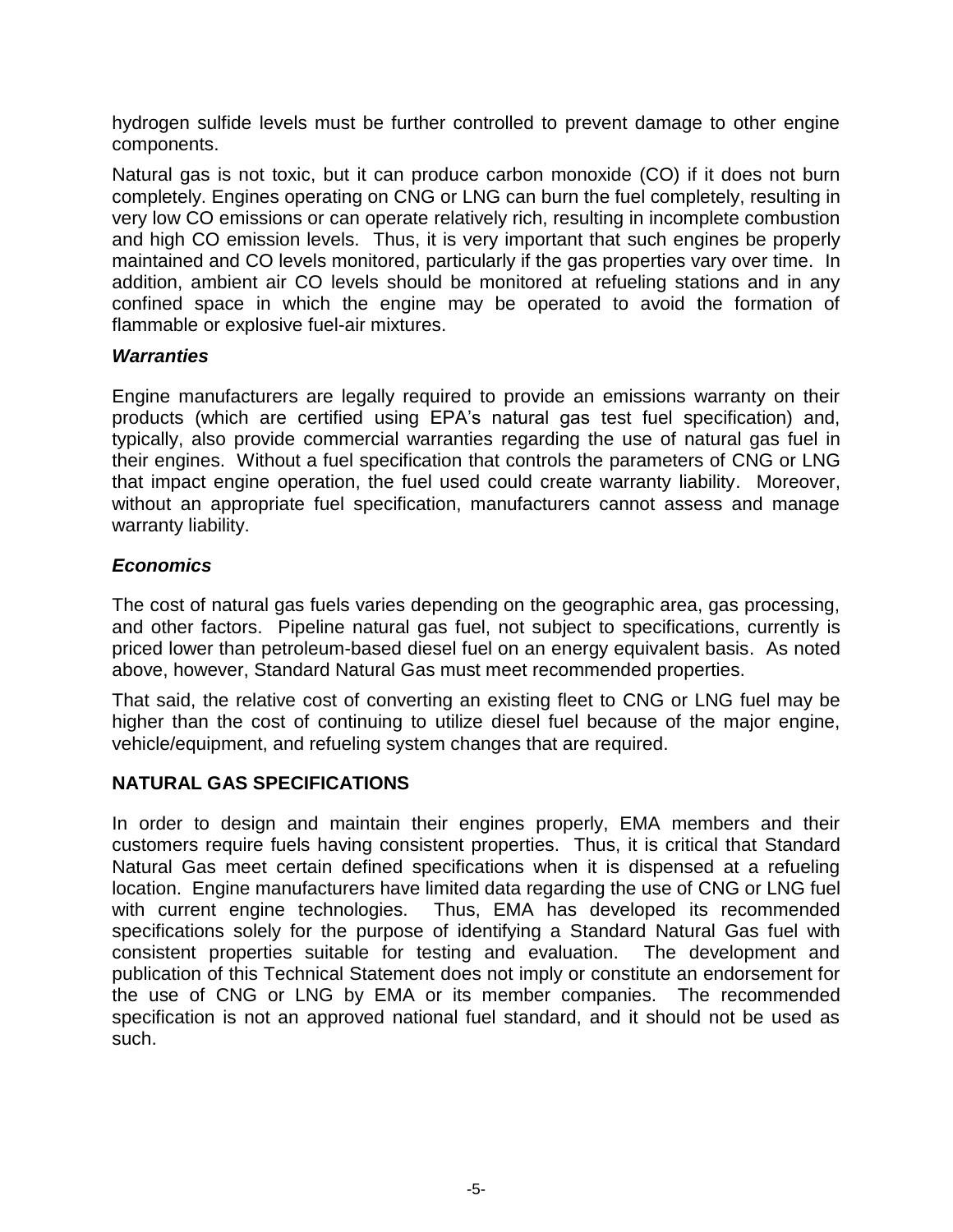Based on the considerations set forth below, EMA and its members recommend that Standard Natural Gas meet the following specifications:

- Methane Number (AVL method or other, as specified): 80 minimum
- Lower Heating Value (BTU/scf): 900 minimum, 1000 maximum
- Total Sulfur Content (ppm by volume): 15 maximum
- Hydrogen Sulfide Content (ppm by volume): 3 maximum
- Water content/Dew Point: 10°F (6°C) below coldest winter ambient temperature expected

# *Methane Content*

The methane content of natural gas relates both to the fuel's energy content and its anti-knock tendencies. Depending on the equipment available to analyze fuels, methane content may be stated in terms of gas composition or anti-knock engine test parameters. In terms of gas composition, natural gas used in heavy-duty applications must meet specified concentrations of hydrocarbons (*e.g.,* methane, ethane, propane, butane, pentane, and hexane) and non-hydrocarbons (*e.g.*, hydrogen, oxygen, carbon monoxide, carbon dioxide, and nitrogen). Several gasses may be grouped together to provide processing flexibility: *e.g.*, C<sub>3</sub> (propane) and higher (butane, pentane, hexane, etc.);  $C_6$  (hexane) and higher; or inerts (CO<sub>2</sub> (carbon dioxide) and N<sub>2</sub> (nitrogen)). Alternatively, gas composition can be utilized to calculate the "Methane Number" for a given fuel. EMA and its members prefer use of Methane Number because it not only provides additional flexibility regarding gas composition, but it also predicts the fuel's anti-knock characteristics. Specifically, Standard Natural Gas should demonstrate a minimum Methane Number of 80, calculated by the proprietary AVL method or an equivalent non-proprietary method.

# *Heating Value*

LHV is preferred for engine and vehicle fuels, principally because the energy associated with the vaporization of water content included in the GHV is not available for engine power output.

In internal combustion engines in which the volume of fuel rather than the steady flow rate of the fuel is metered, the appropriate metric for heating value of a fuel is the LHV on a volume basis (units of BTU/scf or MJ/NM $3$ ). Based on historical natural gas fuels utilized in the design, calibration, and production of heavy-duty engines, EMA and its members recommend that Standard Natural Gas meet a minimum LHV of 900 BTU/scf and a maximum LHV of 1000 BTU/scf.

# *Sulfur Content*

As is the case with any fuel utilized in heavy-duty applications, sulfur content must be limited to prevent contamination of aftertreatment systems required to meet EPA emission standards. Similar sulfur requirements exist in other major international markets. And, emission standards requiring the use of emission control technologies that must operate only on ultra-low sulfur fuels are proliferating globally. In addition,